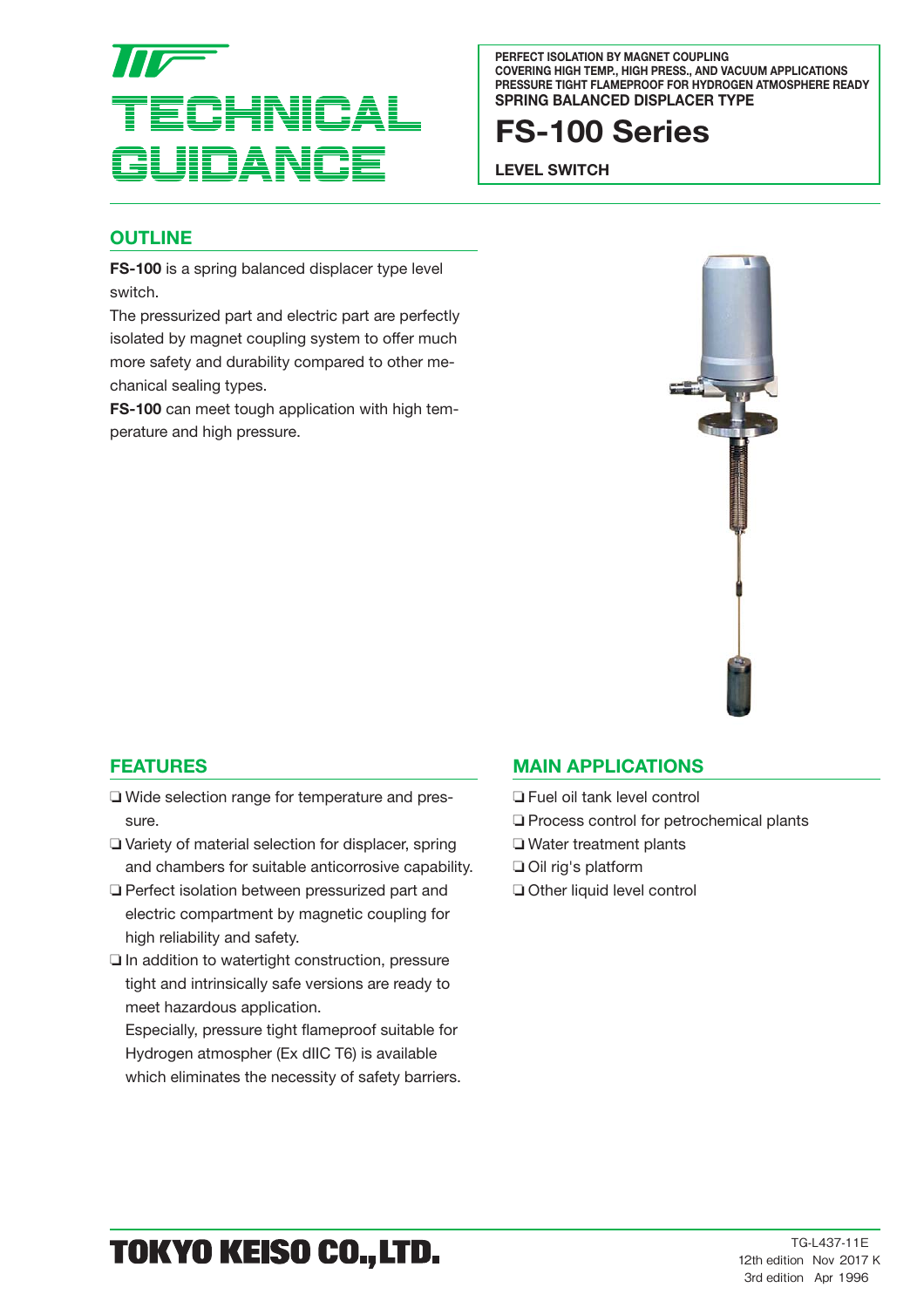#### **STANDARD SPECIFICATION**

| • Detection theory                                       |    | : By spring balanced displacer                                             |                   |  |  |
|----------------------------------------------------------|----|----------------------------------------------------------------------------|-------------------|--|--|
| • Measuring object                                       |    | : All types of liquids                                                     |                   |  |  |
|                                                          |    | (Liquid level or liquid interface)                                         |                   |  |  |
| • Density                                                |    | : For level detection 0.45 $q/cm3$ or more                                 |                   |  |  |
|                                                          |    | For liquid interface detection*                                            |                   |  |  |
|                                                          |    | Difference of 0.2 g/cm <sup>3</sup> or more                                |                   |  |  |
|                                                          |    | *Number of points for alarm: 1 point                                       |                   |  |  |
| • Viscosity                                              |    | : Max. 600 mPa.s. Liquid without sticking,<br>crystallization, or freezing |                   |  |  |
| • Accuracy                                               | ÷. | $\pm$ 10 mm (Density 1.0 g/cm <sup>3</sup> )                               |                   |  |  |
|                                                          |    | (For level detection with water (AMB, ATM))                                |                   |  |  |
| • Repeatability                                          |    | : $\pm 5$ mm (Density 1.0 g/cm <sup>3</sup> )                              |                   |  |  |
|                                                          |    | (For level detection with water (AMB, ATM))                                |                   |  |  |
| • Reset span                                             |    | : Max.40 mm (Density $1.0$ g/cm <sup>3</sup> )                             |                   |  |  |
|                                                          |    | Exceeds 40 mm depending on switch                                          |                   |  |  |
|                                                          |    | types, density and number of alarm points.                                 |                   |  |  |
| • Pressure range                                         |    | : Full vacuum to 4.9 MPa                                                   |                   |  |  |
| • Temp. Range                                            |    | : $-60$ to $+400^{\circ}$ C                                                |                   |  |  |
|                                                          |    | (Upto -196°C on request. Consult                                           |                   |  |  |
|                                                          |    | factory for details.)                                                      |                   |  |  |
| $\bullet$ Enclosure                                      |    |                                                                            |                   |  |  |
| Watertight                                               |    | IP65 Equ.                                                                  | $FS-10 \square W$ |  |  |
|                                                          |    | Pressure tight flameproof                                                  |                   |  |  |
|                                                          |    | Ex d IIC T6                                                                | $FS-10$ $\Box$ EX |  |  |
| Intrinsically safe                                       |    | EX ia IIC T6                                                               | $FS-10 \square S$ |  |  |
| • Amb. Temp.                                             |    | : $-20$ to $+80^{\circ}$ C                                                 |                   |  |  |
|                                                          |    | $-20$ to $+55^{\circ}$ C for pressure tight flameproof                     |                   |  |  |
| $-20$ to $+60^{\circ}$ C for Intrinsically safe versions |    |                                                                            |                   |  |  |
| • Type of process connection and flange sizes<br>t       |    |                                                                            |                   |  |  |

● Standard Material: (Refer to MODEL CODE for special material availability) Liquid wetting part Displacer SUS304, SUS316, SUS316L Spring SUS316 Rod SUS316 Wire SUS316 Chamber Carbon steel, SUS304, SUS316, SUS316L Vapor contacting part Lead pipe SUS304, SUS316 Top flange Carbon steel, SUS304, SUS316 SUS316L Non-contacting part Electric housing Aluminum die-casting ● Alarm contact : 1,2,3 or 4 points Limitation based on switch type and temperature range are applicable, Refer to MODEL CODE ① for further details. ● Type of contact : Standard SPDT Microswitch Options 2SPDT (Equ. to DPDT action) Hermetical sealed **Microswitch** ● Contact capacity : Refer to Model CODE ① ● Cable entry:

| Model             | Classification | Cable entry      | Remarks              |
|-------------------|----------------|------------------|----------------------|
| $FS-10$ M         | Watertight     | G <sub>3/4</sub> |                      |
| $FS-10$ $\neg$ EX | Ex d IIC T6    | G1/2             | Cable dia, ø9 to 11  |
|                   |                | G <sub>3/4</sub> | Cable dia, ø12 to 14 |
| $FS-10$ S         | Ex ia IIC T6   | G <sub>3/4</sub> |                      |

NPT thread etc. are applicable with adapter.

| • Terminal       | : FS-10 $\Box$ W, EX, S              |
|------------------|--------------------------------------|
|                  | : Up to $150^{\circ}$ C - M3.5 screw |
|                  | Over 150°C - M3 screw                |
| • Painting       | : For liquid temp. upto 150°C        |
|                  | Polyurethan resin painting           |
|                  | For liquid temp. more than 151°C     |
|                  | Silicone resin painting              |
| $\bullet$ Colour | : Silver (standard)                  |

#### $\bigcirc$ 150 mm (6") 2 Tank top, insertion internal chamber type

1 Tank top, welding Internal chamber type

◎ : Standard

80 mm (3") 100 mm (4") 125 mm (5")

| $\omega$ rank top, moortion mitorial onamion type |  |                                                                        |  |  |  |
|---------------------------------------------------|--|------------------------------------------------------------------------|--|--|--|
| Size                                              |  | Density < 0.68 g/cm <sup>3</sup> Density $\geq$ 0.68 g/cm <sup>3</sup> |  |  |  |
| $80 \text{ mm} (3")$                              |  |                                                                        |  |  |  |
| 100 mm $(4")$                                     |  |                                                                        |  |  |  |
| 125 mm $(5")$                                     |  |                                                                        |  |  |  |
| 150 mm $(6")$                                     |  |                                                                        |  |  |  |

Size  $\vert$  Density < 0.68 g/cm<sup>3</sup> Density  $\geq$  0.68 g/cm<sup>3</sup>

 $\circledcirc$ 

 $\bigcirc$ 

 $\bigcirc$ 

 $\bigcirc$ 

—

 $\circledcirc$ 

 $\bigcirc$ 

◯ : Optionally available : Not available

#### 3 Tank side, external chamber type

| Size                 | Density < 0.68 g/cm <sup>3</sup> Density $\geq$ 0.68 g/cm <sup>3</sup> |
|----------------------|------------------------------------------------------------------------|
| $80 \text{ mm} (3")$ |                                                                        |
| 100 mm $(4")$        |                                                                        |
| 125 mm $(5")$        |                                                                        |
| 150 mm $(6")$        |                                                                        |

#### **INSTRUCTION FOR USE**

● The FS level switch with a spring operates in response to changes in the buoyancy of the displacer. Because alarms are set at a given operating density and temperature, if the density or temperature changes, the alarm level may shift or the alarm may not be issued.

#### ● Do not use this switch in tanks with a mixer or other similar apparatus.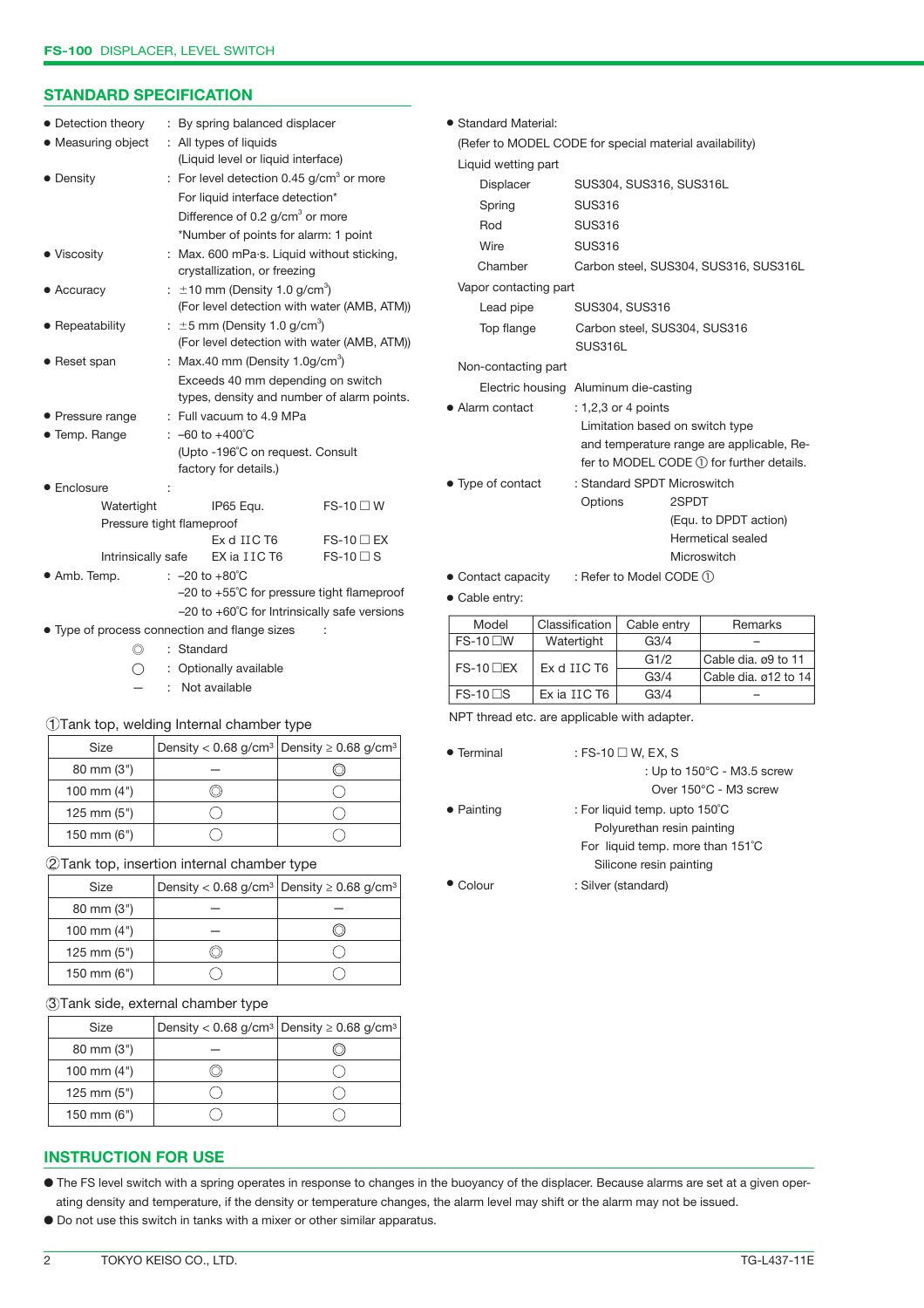#### **ALARM POINT**

The following figure shows alarm points that can be set under conditions of room temperature, atmospheric pressure, and a liquid equivalent to water. The alarm points depend on the design.





(H or L) (H-H, H-L or L-L)

● **For 1 point alarm** ● **For 2 points alarm** 





#### **INTRINSICALLY SAFE RELAY (EB3C)**

Intrinsically safe relay is to be inserted into the contact loop of FS-10□S type level switch. 1 to 3 points use relays are available. Select suitable IS relay considering the total number of contacts.

#### **Standard specification**

| Explosion protection    | Intrinsically safe Ex ia IIC |
|-------------------------|------------------------------|
| Rated operating voltage | 12 V DC ±10%                 |
| Rated operating current | 10 mA DC ±20%                |
| Installation location   | Non-hazardous area           |
| Contact configuration   | 1a contact                   |
| Relay output            | 250 V AC, 3A                 |
| (Resistance load)       | 24 V DC, 3A                  |
| Contact allowable power | 750 VA AC                    |
| (Resistance load)       | 72 W DC                      |
| Insulation resistance   | 500 DC V at $10M\Omega$      |
| Withstand voltage       | 1500 V AC (1 min.)           |
|                         |                              |

| Model code       |  |    |         | Description                 |
|------------------|--|----|---------|-----------------------------|
| EB3C-<br>R       |  |    | Model   |                             |
| Output type<br>R |  |    |         | Relay output                |
|                  |  | 01 |         | 1 point use                 |
| No. of contact   |  | 02 |         | 2 points use                |
|                  |  | 03 |         | 3 points use                |
| Power supply     |  |    | A       | 100 V to 240 V AC, 50/60 Hz |
|                  |  | D  | 24 V DC |                             |



- $\bullet$  In case of the frameproof type (FS-10 $\square$ EX) and intrinsically safe type (FS-10 $\square$ S) to be used in Japan, the cable wiring is to be conducted in accordance with the enforcement regulations of "Cable Wiring" system in FLAMEPROOF TYPE CABLE WIRING as specified in "Industrial Safety and Health Law". For details, refer to "USER'S GUIDELINES for Electrical Installation for Explosive Gas Atmospheres in General Industry" edited by MINISTRY OF HEALTH, LABOUR AND WELFARE RESERCH INSTITUTE OF INDUSTRIAL SAFETY JAPAN.
- $\bullet$  FS-10 $\Box$ EX type pressure tight flameproof version is certified for Ex d II C T 6 classification under the condition of using our designated pressure tight cable glands which are delivered together with level switches. They are to be properly installed.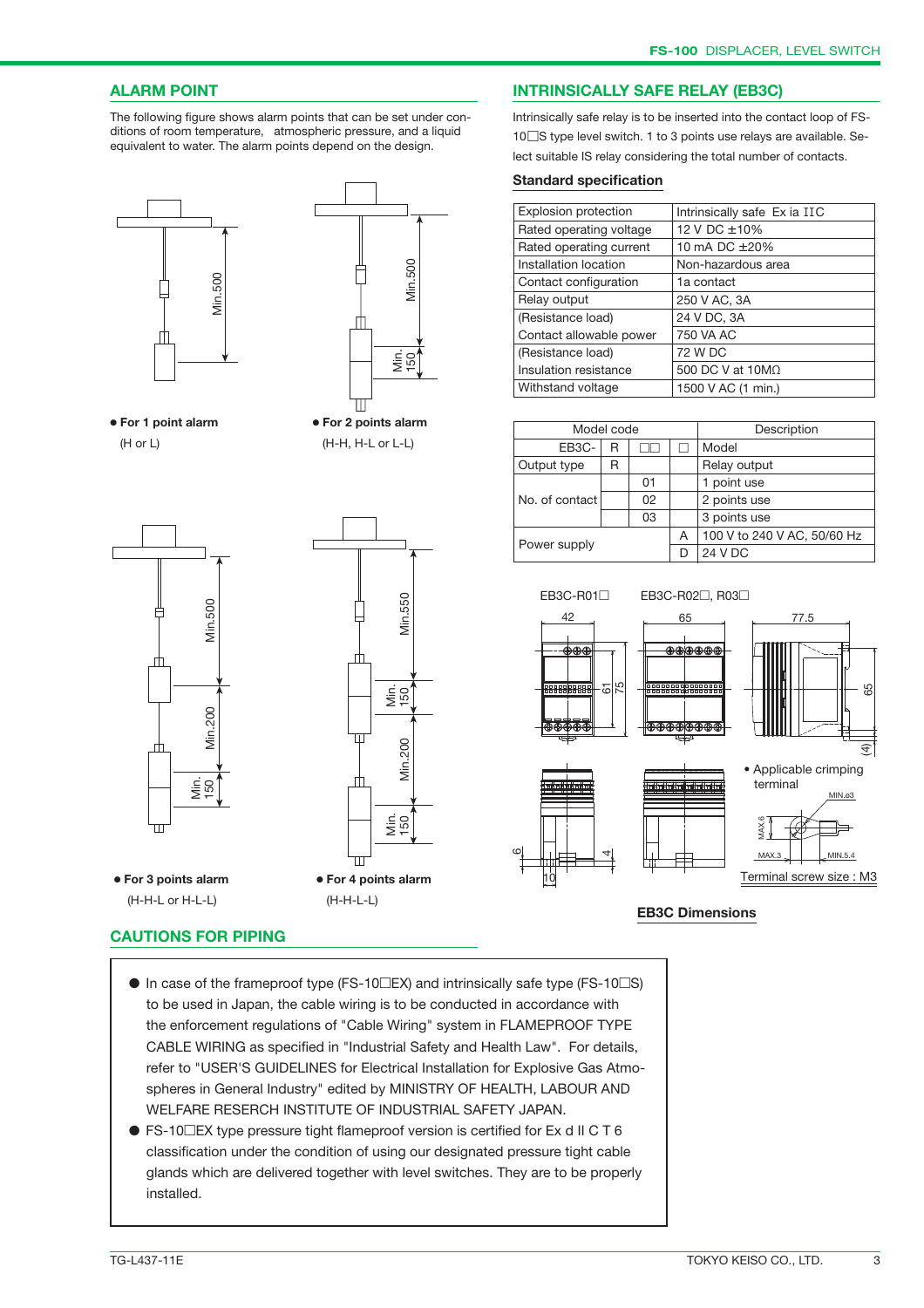#### **MODEL CODE**

Switch Type, **Enclousure** 

**FS-10** 0 **2** 

## **1 SWITCH TYPE, TEMP, CLASS**

| <b>OO</b><br>E | <b>LIQUID TEMP</b><br>(C) | ON/OFF<br>MECHANISM<br><b>TYPE</b> | CONTACT<br><b>TYPE</b> | <b>SWITCH</b><br><b>MODEL</b> | <b>SWITCH</b><br><b>SUPPLER</b> | CONTACT<br><b>CAPACITY</b> | <b>MINIMUM</b><br><b>APPLICABLE</b><br><b>LOAD</b> | NO. OF<br><b>COOLING</b><br>FIN | <b>MAX</b><br><b>POSSIBLE</b><br><b>ALARM</b><br>ONTACT |                |              |                    |              |                |
|----------------|---------------------------|------------------------------------|------------------------|-------------------------------|---------------------------------|----------------------------|----------------------------------------------------|---------------------------------|---------------------------------------------------------|----------------|--------------|--------------------|--------------|----------------|
| $\mathbf{1}$   | $-25 - 150$               | <b>GENERAL</b>                     | VX-5-1A2<br>AC250V, 5A |                               | DC5V                            | 0                          | 4                                                  |                                 |                                                         |                |              |                    |              |                |
| $\overline{2}$ | 151~230                   |                                    |                        |                               |                                 |                            |                                                    | <b>SPDT</b>                     | <b>V5-1A3T</b>                                          |                | DC125V, 0.4A | 160 <sub>m</sub> A | $\mathbf{1}$ | $\overline{4}$ |
| 3              | 231~280                   |                                    |                        | TZ-1GV                        | AC250V, 1A                      | DC5V                       | 1                                                  | 1                               |                                                         |                |              |                    |              |                |
| 4              | 281~400                   | <b>PURPOSE</b>                     |                        |                               | <b>OMRON</b>                    | DC125V, 0.4A               | 20 <sub>m</sub> A                                  | $\overline{2}$                  | 1                                                       |                |              |                    |              |                |
| 5              | $-25 - 150$               |                                    |                        | VX-5-1A2                      |                                 | AC250V, 5A                 | DC5V                                               | 0                               | $\overline{2}$                                          |                |              |                    |              |                |
| 6              | $151 - 230$               |                                    | 2SPDT                  | <b>V5-1A3T</b>                |                                 | DC125V, 0.4A               | 160 <sub>m</sub> A                                 | 1                               | $\overline{c}$                                          |                |              |                    |              |                |
| $\overline{7}$ | 231~280                   | <b>EARTHQUAKE</b><br>PROOF         |                        | TZ-1GV                        |                                 | AC250V, 1A                 | DC5V                                               | 1                               | 1                                                       |                |              |                    |              |                |
| 8              | 281~400                   | (3G) TYPE                          |                        |                               |                                 | DC125V, 0.4A               | 20 <sub>m</sub> A                                  | $\overline{2}$                  | 1                                                       |                |              |                    |              |                |
| A              | $-25 - 150$               |                                    |                        |                               |                                 | AC250V, 5A                 | DC5V                                               | 0                               | $\overline{2}$                                          |                |              |                    |              |                |
| B              | 151~280                   |                                    | <b>SPDT</b>            | 11SM244                       |                                 | DC125V, 0.3A               | 100 <sub>m</sub> A                                 | 1                               | $1*1$                                                   |                |              |                    |              |                |
| C              | 281~350                   |                                    |                        |                               |                                 |                            | DC30V, 5A                                          |                                 | 2                                                       | 1              |              |                    |              |                |
| D              | $-25 - 150$               |                                    |                        | <b>SPDT</b>                   | SSM13A0                         |                            | AC125V, 0.1A                                       | DC5V                            | 0                                                       | 2              |              |                    |              |                |
| E              | $151 - 200$               | <b>HERMETIC</b><br><b>SEAL</b>     | (GOLD PLATED)          |                               |                                 | Azbil                      | DC30V, 0.1A                                        | 1mA                             | 1                                                       | $\overline{2}$ |              |                    |              |                |
| F              | $-25 - 150$               | <b>TYPE</b>                        | 2SPDT                  |                               |                                 |                            |                                                    |                                 |                                                         |                | AC250V, 5A   | DC5V               | 0            | $\overline{2}$ |
| G              | 151~280                   |                                    |                        | 11SM244                       |                                 | DC125V, 0.3A               | 100 <sub>m</sub> A                                 | 1                               | $1*1$                                                   |                |              |                    |              |                |
| H              | 281~350                   |                                    |                        |                               |                                 | DC30V, 5A                  |                                                    | 2                               | 1                                                       |                |              |                    |              |                |
| I              | $-25 - 150$               |                                    | 2SPDT                  | SSM13A0                       |                                 | AC125V, 0.1A               | DC5V                                               | 0                               | 2                                                       |                |              |                    |              |                |
| J              | $151 - 200$               |                                    | (GOLD PLATED)          |                               |                                 | DC30V, 0.1A                | 1mA                                                | 1                               | 2                                                       |                |              |                    |              |                |
| K              | $-25 - 150$               |                                    | <b>SPDT</b>            | VX-5-1A2                      |                                 |                            |                                                    | 0                               | 2                                                       |                |              |                    |              |                |
| L              | 151~230                   | EARTHQUAKE<br>PROOF                | 2SPDT                  | <b>V5-1A3T</b>                | <b>OMRON</b>                    | AC250V, 5A                 | DC5V                                               | $\mathbf{1}$                    | 2                                                       |                |              |                    |              |                |
| M              | $-25 - 150$               | (3G) TYPE                          |                        | VX-5-1A2                      |                                 | DC125V, 0.4A               | 160mA                                              | 0                               | 2                                                       |                |              |                    |              |                |
| N              | 151~230                   |                                    |                        | <b>V5-1A3T</b>                |                                 |                            |                                                    | $\mathbf{1}$                    | 2                                                       |                |              |                    |              |                |
| Z              |                           | <b>SPECIAL</b>                     |                        |                               |                                 |                            |                                                    |                                 |                                                         |                |              |                    |              |                |

# \*: For applications with lower temperature than –26°C, an extension unit will be added and the<br>external dimension will be different from the standard versions. Consult factory for details.<br>\*: Applicable alarm of interface

## **4 PRESSURE RATING**

| CODE | PRESSURE RATING                |  |
|------|--------------------------------|--|
|      | 10K(150#) Class                |  |
|      | 20K(300#) Class                |  |
|      | 30K(600#) Class                |  |
|      | <b>HIGH PRESS, APPLICATION</b> |  |
|      | <b>OTHERS</b>                  |  |
|      |                                |  |

#### **5 TOP FLANGE MATERIAL**

| <b>TOP FLANGE MATERIAL</b> |  |
|----------------------------|--|
| <b>CARBON STEEL</b>        |  |
| <b>SUS304</b>              |  |
| <b>SUS316</b>              |  |
| SUS316L                    |  |
| <b>OTHERS</b>              |  |
|                            |  |

## **2 ENCLOSURE**

| CODE | <b>ENCLOSURE</b>                           |
|------|--------------------------------------------|
| W    | WATERTIGHT (IP65EQU.)                      |
| FX   | PRESSURE TIGHT EX-PROOF (Ex d IIC T6)      |
| S    | INTRINSICALLY SAFE EX-PROOF (Ex ia IIC T6) |

### **3 NUMBERS OF ALARM**

| <b>CODE</b> | NUMBER OF ALARM |  |
|-------------|-----------------|--|
|             | 1 POINT         |  |
|             | 2 POINTS        |  |
| 3           | 3 POINTS        |  |
|             | 4 POINTS        |  |
|             |                 |  |

Refer to MODEL CODE 1.

## **6 LEAD PIPE MATERIAL**

| CODE | I FAD PIPF MATFRIAI |  |
|------|---------------------|--|
|      | <b>SUS304</b>       |  |
| 6    | <b>SUS316</b>       |  |
|      | <b>OTHERS</b>       |  |

## **7 DISPLACER MATERIAL**

| CODE | <b>DISPLACER MATERIAL</b> |  |
|------|---------------------------|--|
|      | SUS316 (Standard)         |  |
|      | <b>SUS304</b>             |  |
|      | SUS316L                   |  |
|      | <b>OTHERS</b>             |  |

## **8 SPRING MATERIAL**

| CODE. | SPRING MATERIAL      |  |
|-------|----------------------|--|
|       | SUS316 (Up to 230°C) |  |
|       | OTHERS*              |  |

\* Available special material

 UNS N10276 (Equ. to HASTELLOY C), INCONEL (INCONEL is selected for applications more than 231˚C temperature.)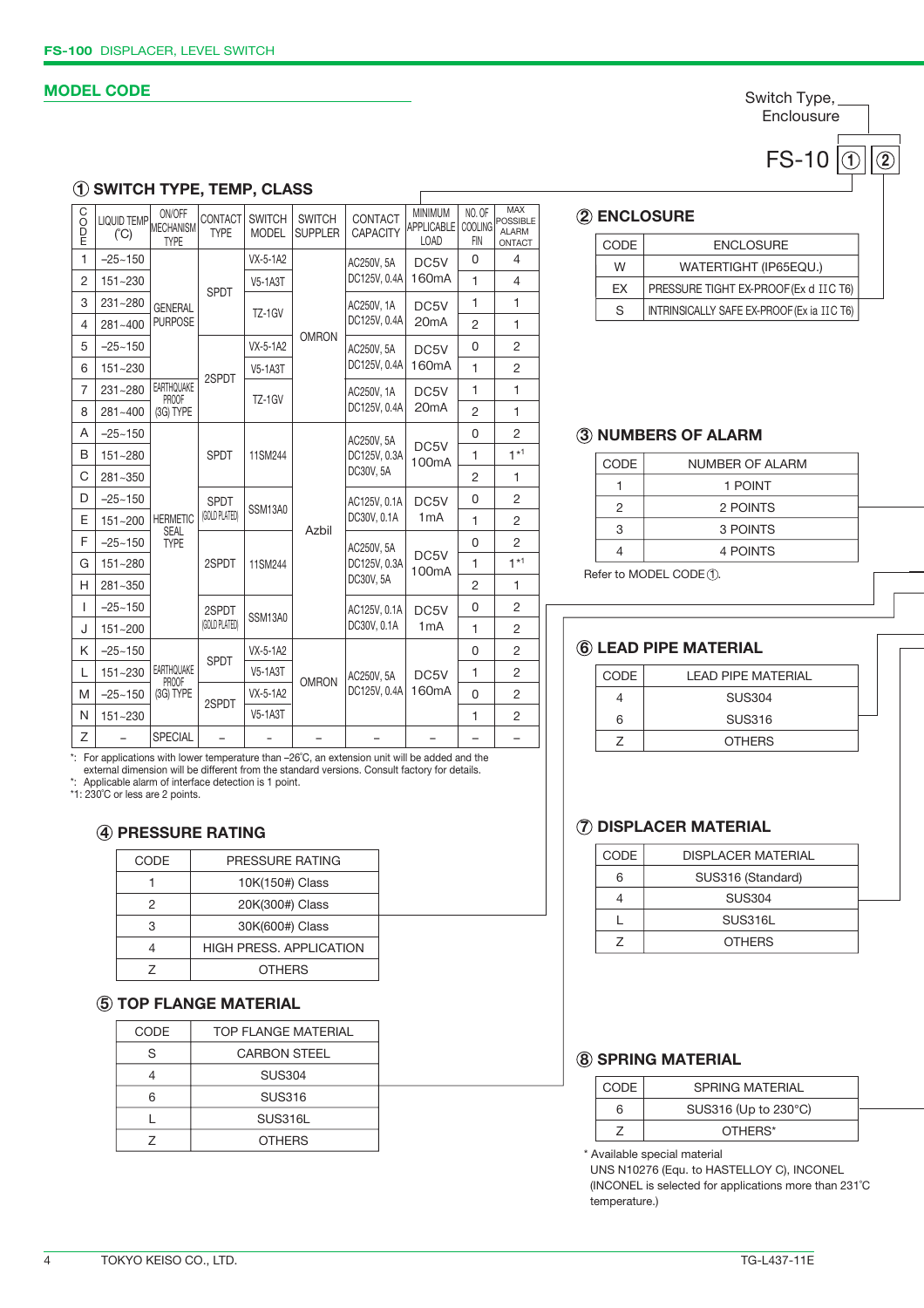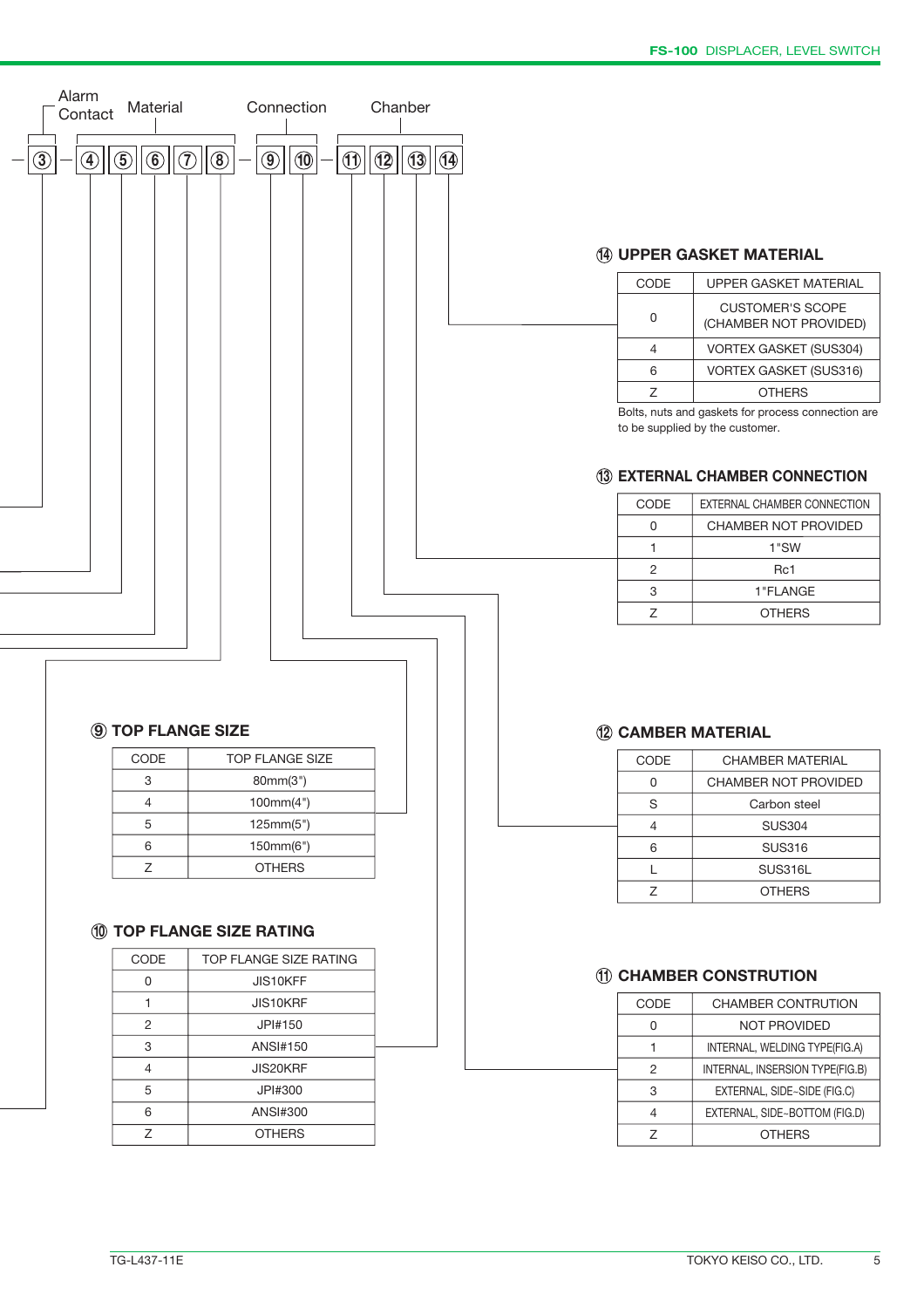#### **DIMENSIONS**

#### 1. DETECTING PART

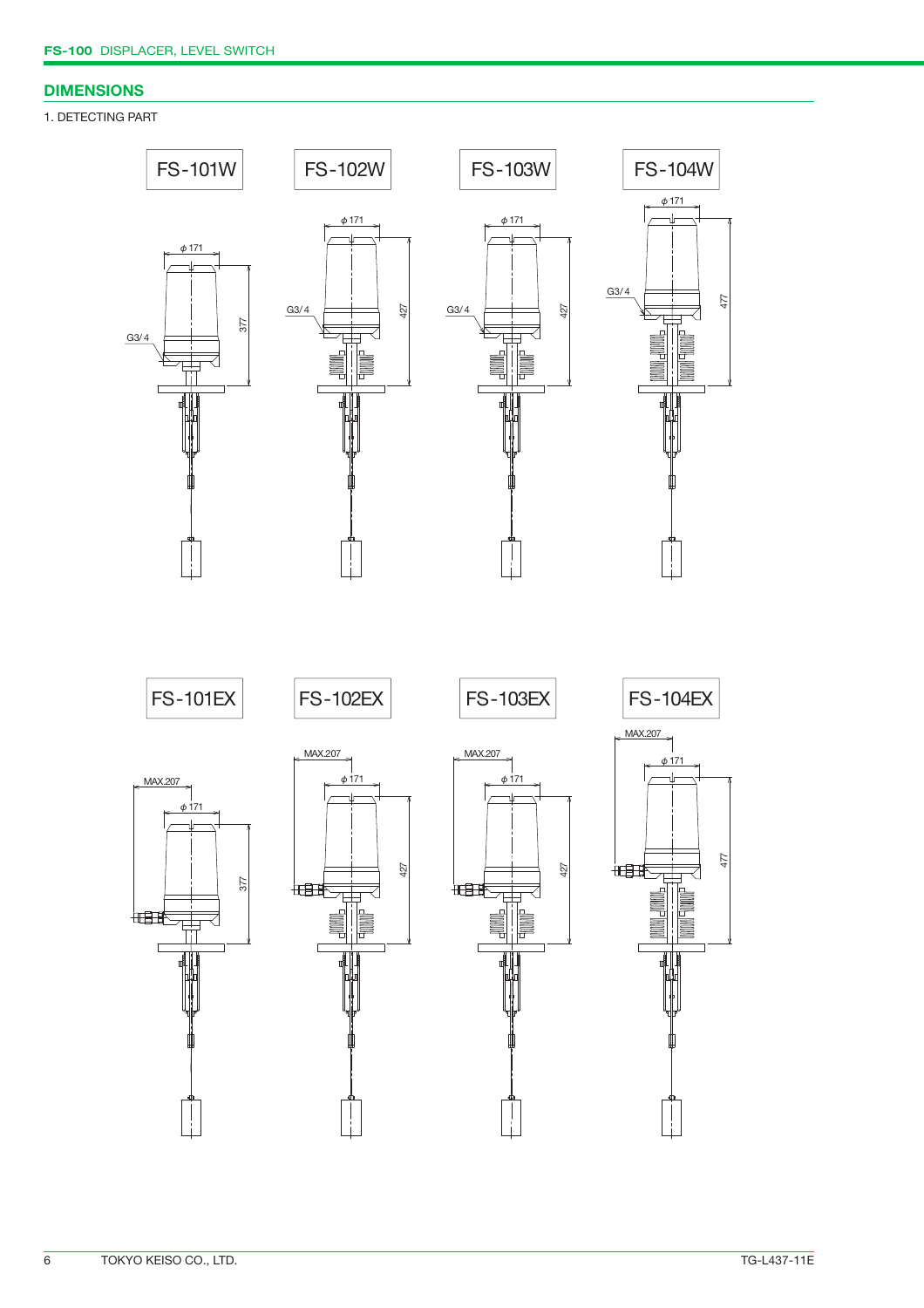2. CHAMBERS



#### 3. DISPLACER